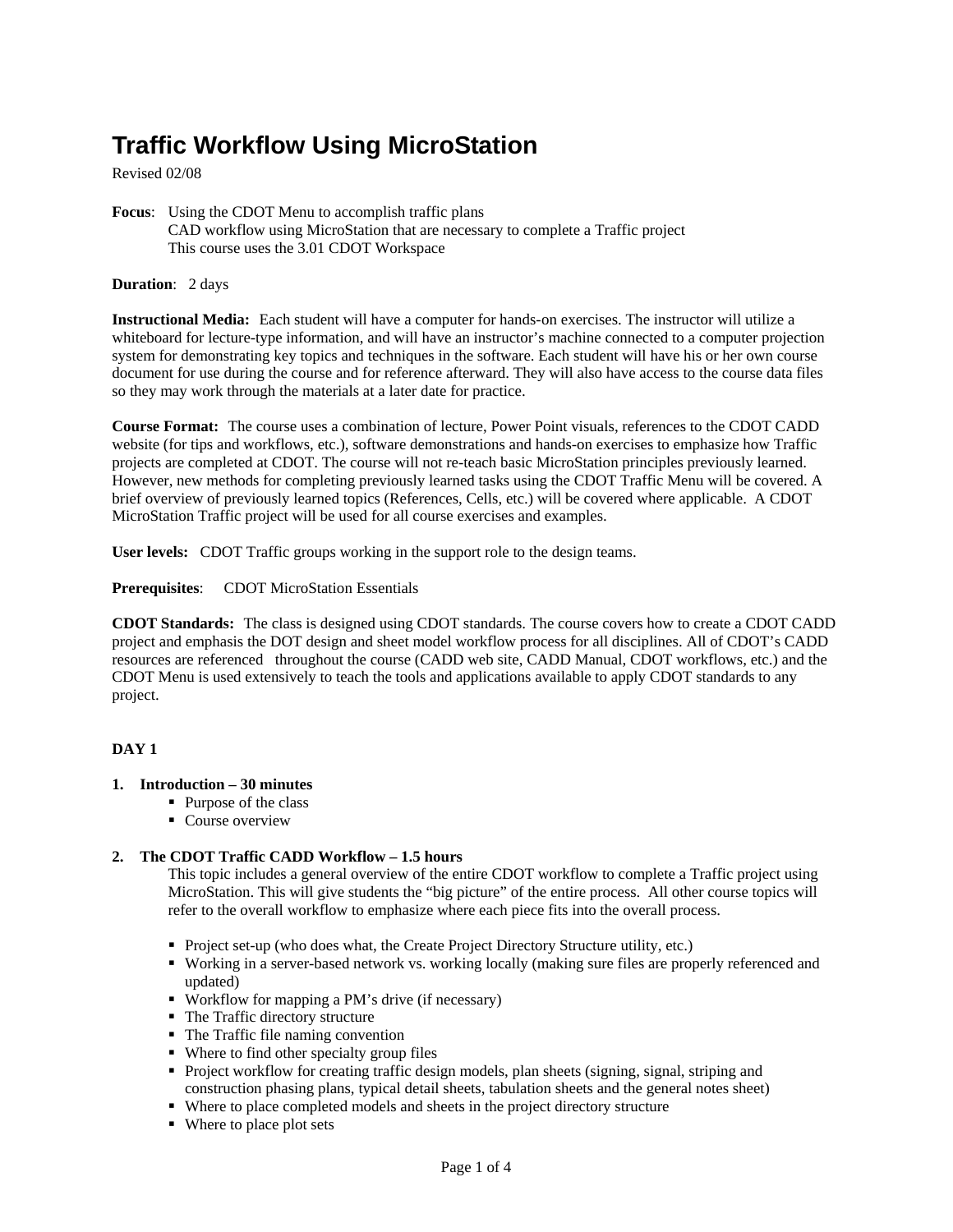■ The CDOT support process

## **Lab:**

- Learn how to map a PMs drive if necessary
- Bolster reference file knowledge and how you're affected by the work of others and how your work affects others
- Review CDOT CADD Website and what is available. Review CDOT CADD Manual.
- **-** Review CDOT Project Configuration File Management workflow with emphasis on what to do if you use the project on the PMs machine and why that means you must have your own edited pcf file.
- Open traffic design
- Make minor change to traffic file
- Open sheet file from Traffic and note changes are reflected
- Open additional sheet files and review. (signing/signal/striping)

## **3. The CDOT Menu overview – 1.5 hours**

The Traffic menu will be used throughout the training course. This topic will introduce students to the menu and provide an overview of its options and functionality.

- Accessing the CDOT Drafting Menu and the Traffic menu from the CDOT icon
- Launching AutoTrack and SignCAD
- Review of other Add-On programs
- Accessing Help for both the Menu and the CDOT workflows and CADD Manual

## **Lab:**

- Start the menu from the CDOT icon
- Place a border, cell and
- Review each of the traffic options
- Place some Signs and striping to see how the menu works
- Review the Add-ons (esp SignCAD and AutoTrack) which are only available if installed on the machine
- What to do if you need Add-ons that aren't installed
- $\blacksquare$  Access Help / Review each of the options

## **4. Beginning Your Design – 2.5 hours**

The steps to create the initial Traffic model file to begin design work. This includes where and how to reference other discipline's work and how to manage these references.

- The Select Group Utility
- $\blacksquare$  Creating your traffic model file(s)
- A brief review of References
- Referencing files needed to begin your design (from Design and others)
- Working with nested references and using the Copy Attachment option
- Working with raster attachments (from Design)

# **Lab:**

- Create a new design file
- Reference the design model with nested attachments
- Manipulate the references
- Copy attachment to see how the nested references can be manipulated
- Attach a raster
- Instruction on what to do when you need to register the raster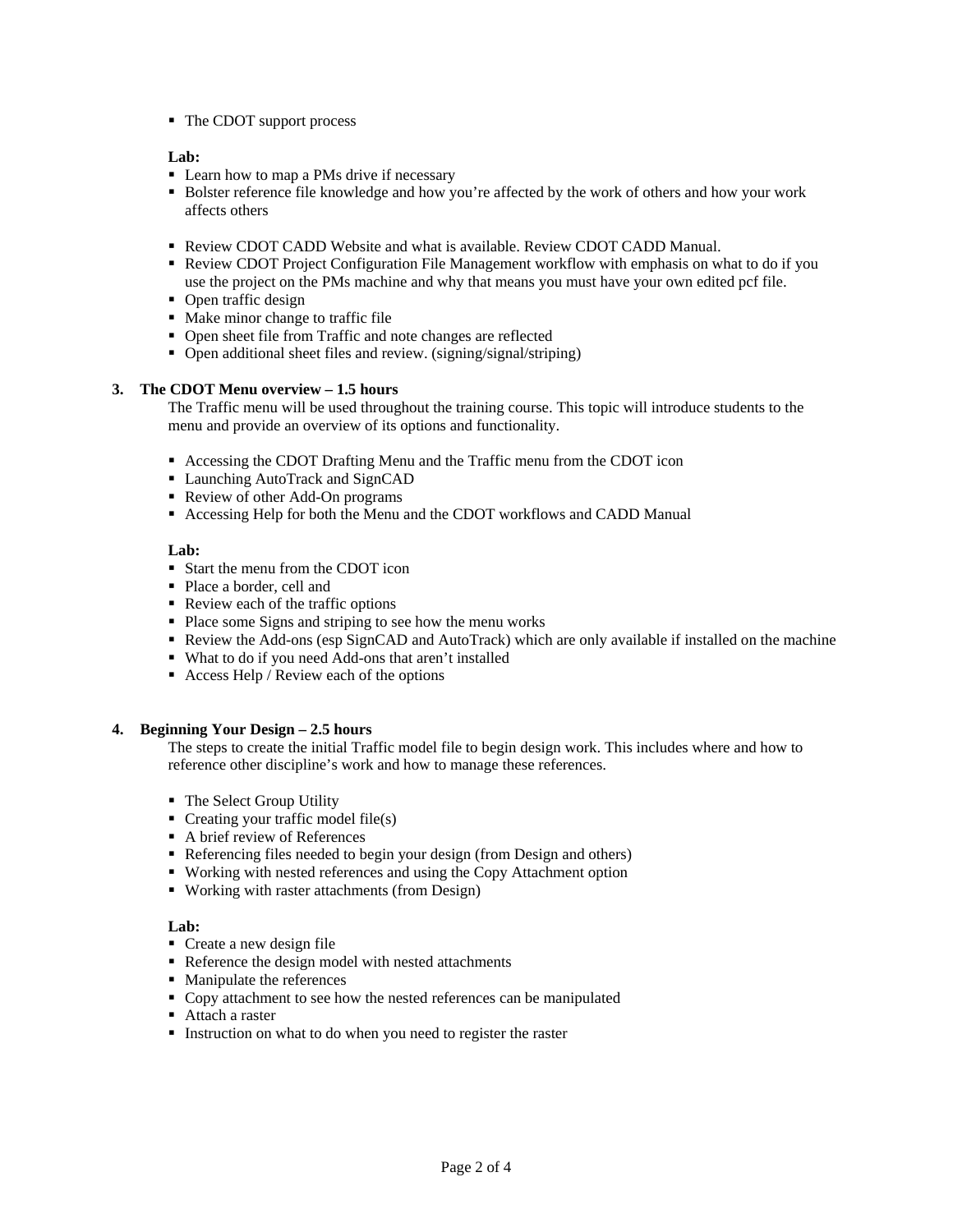## **5. Creating Your Design – 1.0 hour**

While MicroStation basics will not be taught, a detailed review of the Traffic level structure is included in this topic, as it relates to the Traffic Menu and the Level Display. Use of the CDOT Traffic menu will emphasize a shortcut to many of the standard drafting tasks used by the Traffic group.

- Review of Traffic levels (what goes where refer to the CDOT website)
- Drafting Levels for drawing details
- Levels for model work (e.g. signals, striping, and signing plans)
- Placing graphics with the Traffic menu
- Placing cells with the Traffic menu
- Dropping cells and editing graphics
- Importing a SignCAD sign and creating a MicroStation cell from these graphics (personal or project cell library use only)
- Using InRoads ALG file for tracking, obtaining station/offsets
- Lock files; access to .alg from design
- Creating .alg for traffic if necessary
- Using MicroStation to obtain coordinates, station/offsets, etc. when InRoads is not available

#### **Lab:**

- What goes on which level
- How to use the traffic menu for placing signals, striping and signs
- How to use precision input (including stations and offsets) to place graphics (such as signs)
- How to load InRoads .alg files and use them to track alignments and to place signs at stations and offsets
- How to drop a sign cell and edit it
- How to create a personal cell library to save the cell
- What to do if it's a change that should go in the standard library
- How to copy and paste signs when you don't need a special cell

#### **DAY 2**

#### **6. Creating Sheet Files – 2.0 hours**

File management techniques and steps necessary to create new Traffic sheet files are covered in this topic. Assembling the references and clipping model file graphics from both Traffic other disciplines (if necessary). Placing borders, regions cells, text and other graphics necessary for plotting the sheet is also included. While there are several different types of plan, tabulation and detail sheets produced by the Traffic group, the lab exercise includes one example of each type of sheet. Due to time constraints, some of these labs may be optional.

**Note**: Detailed steps to complete basic MicroStation tasks like referencing, placing cells, etc. will not be provided. It is assumed that students have experience with these tasks. The emphasis of this topic is to teach the sheet creation process, not the MicroStation mechanics.

## **Lab:**

- Creating a plan sheet border design file
- Placing the border from the drafting menu
- Modify the border data for this project
- Modify the tabs XCEL Spreadsheet in project directory for signs
- Open tab sheet
- Modify border title block
- Creating a typical detail sheet
- Creating the General Notes sheet